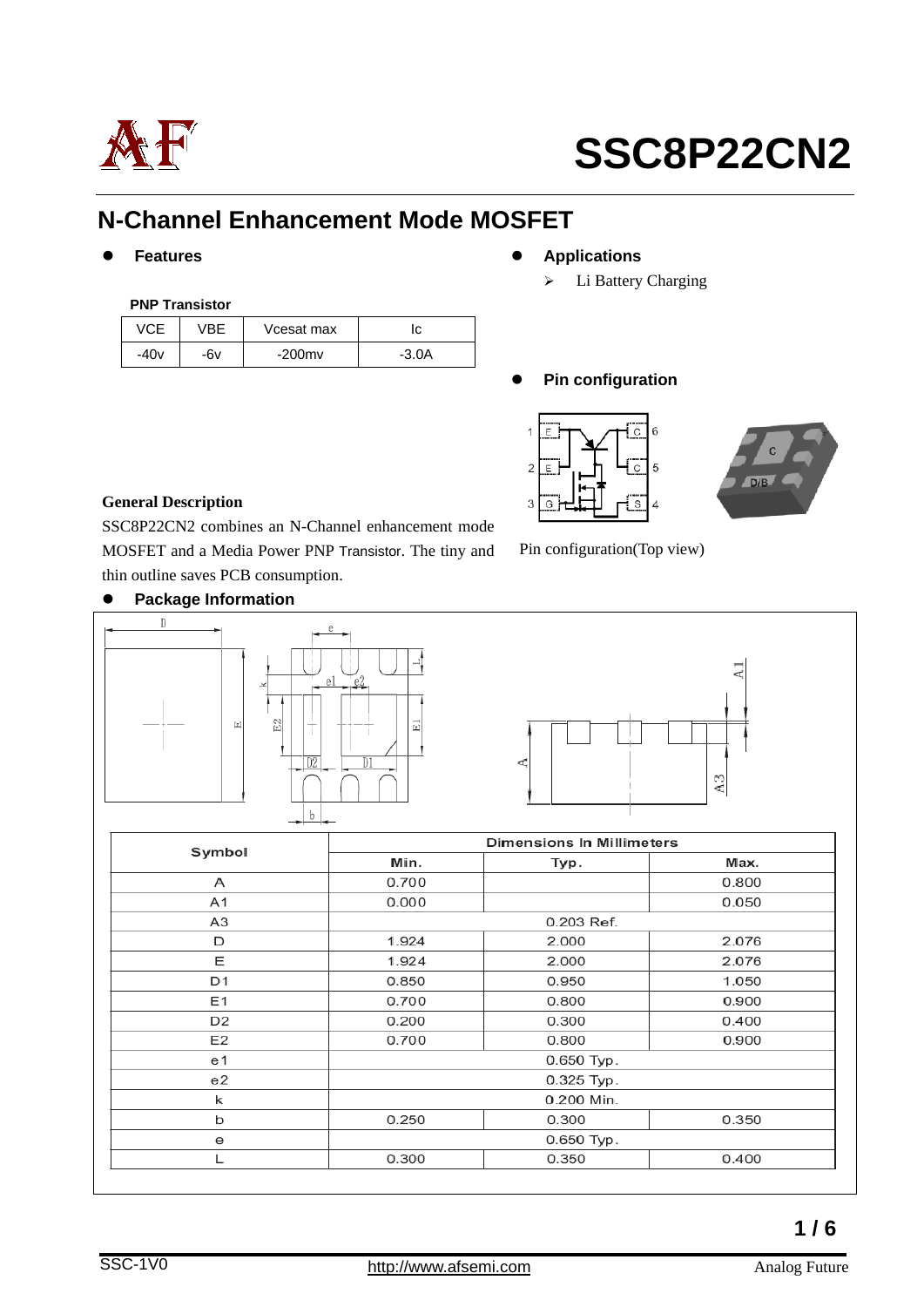

| <b>Parameter</b>                                                       |            | Symbol                    | <b>Ratings</b>  | Unit   |  |
|------------------------------------------------------------------------|------------|---------------------------|-----------------|--------|--|
| Drain-Source Voltage                                                   |            | $V_{DS}$                  | 20              | $\vee$ |  |
| Gate-Source Voltage                                                    |            | $V_{GS}$                  | ±12             |        |  |
| Drain Current <sup>(Note 1)</sup>                                      | Continuous | I <sub>D</sub>            | 0.3             | A      |  |
|                                                                        | Pulsed     | <b>I</b> <sub>DM</sub>    | 0.8             |        |  |
| Collector-Emitter Voltage                                              |            | V <sub>CEO</sub>          | $-30$           | V      |  |
| Emitter-Base Voltage                                                   |            | <b>VEBO</b>               | -6              | V      |  |
| Collector Current <sup>(Note 1)</sup>                                  | Continuous | $\mathsf{I}_{\mathsf{C}}$ | $-3$            | A      |  |
|                                                                        | Pulsed     | Iсм                       | $-12$           |        |  |
| Power Dissipation Derating above $T_A = 25^{\circ}C^{(\text{Note 1})}$ |            | $P_d$                     | 1350            | mW     |  |
| Junction and Storage Temperature Range                                 |            | $T_{J}$ , $T_{STG}$       | $-55$ to $+150$ | °C     |  |

#### **Absolute Maximum Ratings @ TA = 25°C unless otherwise specified**

Note1. Device mounted on FR-4 PCB, 1 inch x 0.85 inch x 0.062 inches. The rating is for each chip in the package.

#### **Electrical Characteristics @ TA = 25°C unless otherwise specified**

| Parameter <sup>(Note 2)</sup>               | Symbol              | <b>Test Conditions</b>                                                                        | Min                      | <b>Typ</b> | <b>Max</b>               | Unit      |  |  |
|---------------------------------------------|---------------------|-----------------------------------------------------------------------------------------------|--------------------------|------------|--------------------------|-----------|--|--|
| <b>N-Channel mosfet</b>                     |                     |                                                                                               |                          |            |                          |           |  |  |
| Drain-Source Breakdown Voltage              | $V_{(BR)DSS}$       | $V_{GS} = 0$ V, $I_D = 250 \mu A$                                                             | 20                       | --         | $\overline{\phantom{a}}$ | $\vee$    |  |  |
| Zero Gate Voltage Drain Current             | $I_{DSS}$           | $V_{DS} = 16V$ , $V_{GS} = 0V$                                                                | --                       | $-$        | 1                        | uA        |  |  |
| Gate-Body Leakage                           | $I_{GSS}$           | $V_{GS} = \pm 12V$ , $V_{DS} = 0V$                                                            | --                       | $- -$      | ±10                      | uA        |  |  |
| Gate Threshold Voltage                      | $V_{GS(TH)}$        | $V_{DS} = V_{GS}$ , $I_D = 250uA$                                                             | 0.35                     | 0.6        | 1                        | $\vee$    |  |  |
|                                             |                     | $I_D = 0.5A$ , $V_{GS} = 4.5V$                                                                | --                       | 255        | 450                      |           |  |  |
| Static Drain-Source On-Resistance           | $R_{DS(ON)}$        | $I_D = 0.5A$ , $V_{GS} = 2.5V$                                                                |                          | 390        | 765                      | mR        |  |  |
|                                             |                     | $I_D = 0.35A$ , $V_{GS} = 1.8V$                                                               | $\overline{\phantom{a}}$ | 520        | 850                      |           |  |  |
| Turn-On Delay Time                          | $t_{d(on)}$         | $V_{DD} = -6V$ , $R_1 = 6R$ , $I_D = -1A$ .<br>$V_{\text{GFN}} = -4.5V$ , $R_{\text{G}} = 6R$ |                          | 6          | $\overline{\phantom{a}}$ | <b>Ns</b> |  |  |
| Turn-Off Delay Time                         | $t_{d(\text{off})}$ |                                                                                               |                          | 28         | $-$                      |           |  |  |
| Input Capacitance                           | $C_{ISS}$           | $V_{DS}$ = -16V, $V_{GS}$ = 0V.<br>$f = 200K$ Hz                                              |                          | 130        | $\overline{\phantom{a}}$ | pF        |  |  |
| <b>Output Capacitance</b>                   | C <sub>oss</sub>    |                                                                                               |                          | 20         | $\overline{\phantom{a}}$ |           |  |  |
| Reverse Transfer Capacitance                | C <sub>RSS</sub>    |                                                                                               |                          | 16         | $\overline{\phantom{a}}$ |           |  |  |
| Diode Forward Voltage <sup>(1)</sup>        | $V_{SD}$            | $V_{GS} = 0$ V, $I_S = 150$ mA                                                                | --                       | 0.68       | 1.2                      | $\vee$    |  |  |
| <b>PNP Transistor</b>                       |                     |                                                                                               |                          |            |                          |           |  |  |
| Collector-Base Breakdown Voltage            | <b>BV</b> сво       | $IC=-50uA, IB=0mA$                                                                            | $-40$                    |            |                          | V         |  |  |
| Collector-Emitter Breakdown Voltage         | <b>BVCEO</b>        | $I_C = -1mA$ , $I_F = 0mA$                                                                    | $-40$                    |            |                          | $\vee$    |  |  |
| Emitter-Base Breakdown Voltage              | <b>BVEBO</b>        | $I_E = -50uA$ , $I_C = 0mA$                                                                   | -6                       |            |                          | $\vee$    |  |  |
| Collector cut off current                   | I <sub>СВО</sub>    | $V_{CB} = -30V, I_E = 0mA$                                                                    |                          |            | 100                      | nA        |  |  |
| Emitter cut off current                     | $I_{FBO}$           | $V_{FB} = -5V$ , $I_C = 0$ mA                                                                 |                          |            | 100                      | nA        |  |  |
| <b>DC Current Gain</b>                      | <b>HFE</b>          | VCE=-2V,IC=-500mA                                                                             | 100                      |            | 350                      |           |  |  |
| <b>Collector-Emitter Saturation Voltage</b> | <b>VCESAT</b>       | $IC=-1.5A$ , $IB=-80mA$                                                                       |                          | 0.15       | $-0.2$                   | $\vee$    |  |  |

Note 2. Short duration test pulse used to minimize self-heating effect.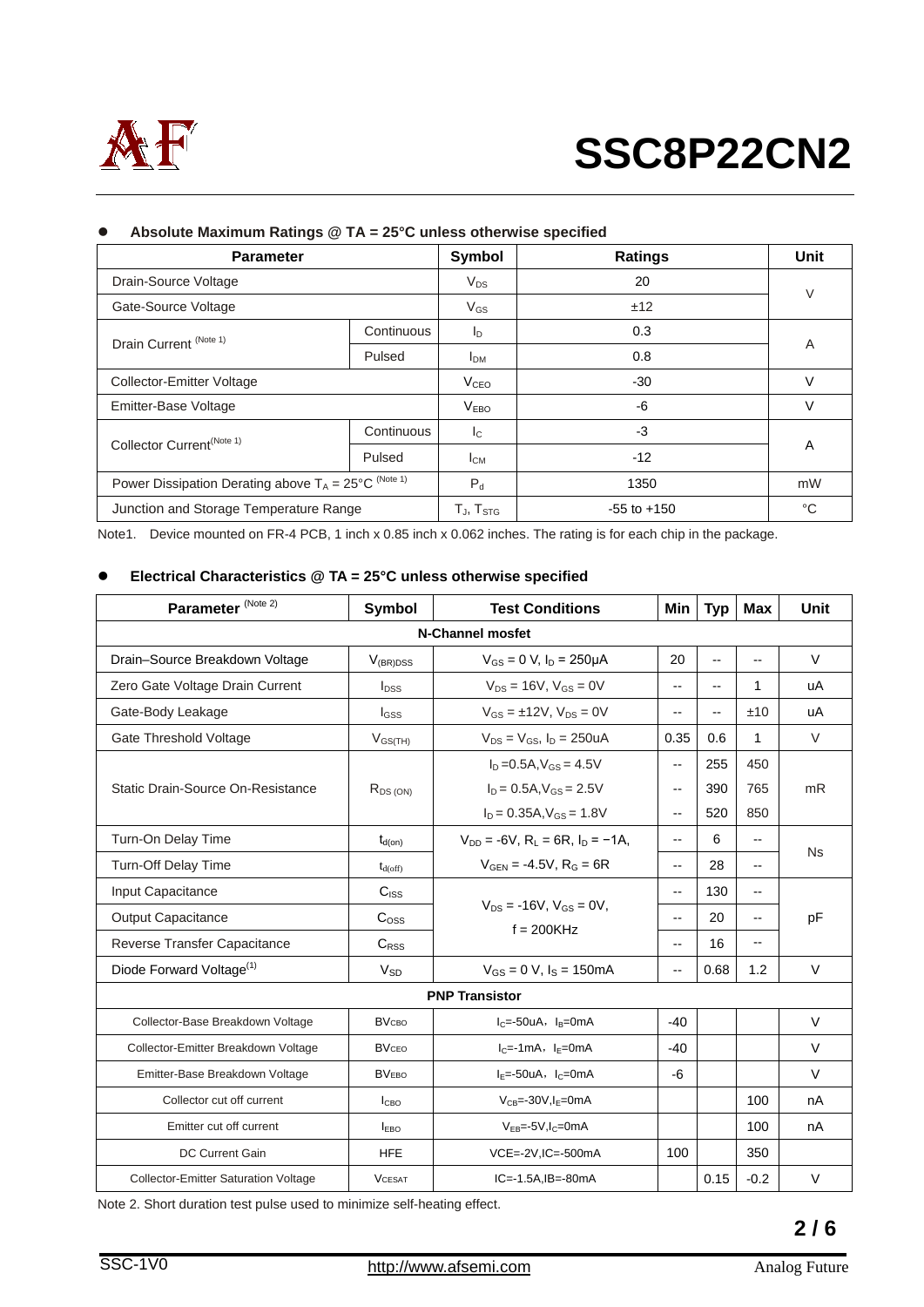

#### **Thermal resistance ratings**

| <b>Parameter</b>                                    | <b>Symbol</b> | <b>Value</b> | <b>Unit</b>        |
|-----------------------------------------------------|---------------|--------------|--------------------|
| Junction-to-Ambient Thermal Resistance <sup>a</sup> | ROJA          | 105          | $\rm ^{\circ}$ C/W |
| Junction-to-Ambient Thermal Resistance b            | RAJA          | 155          | $\rm ^{\circ}$ C/W |



#### **Typical Performance Characteristics**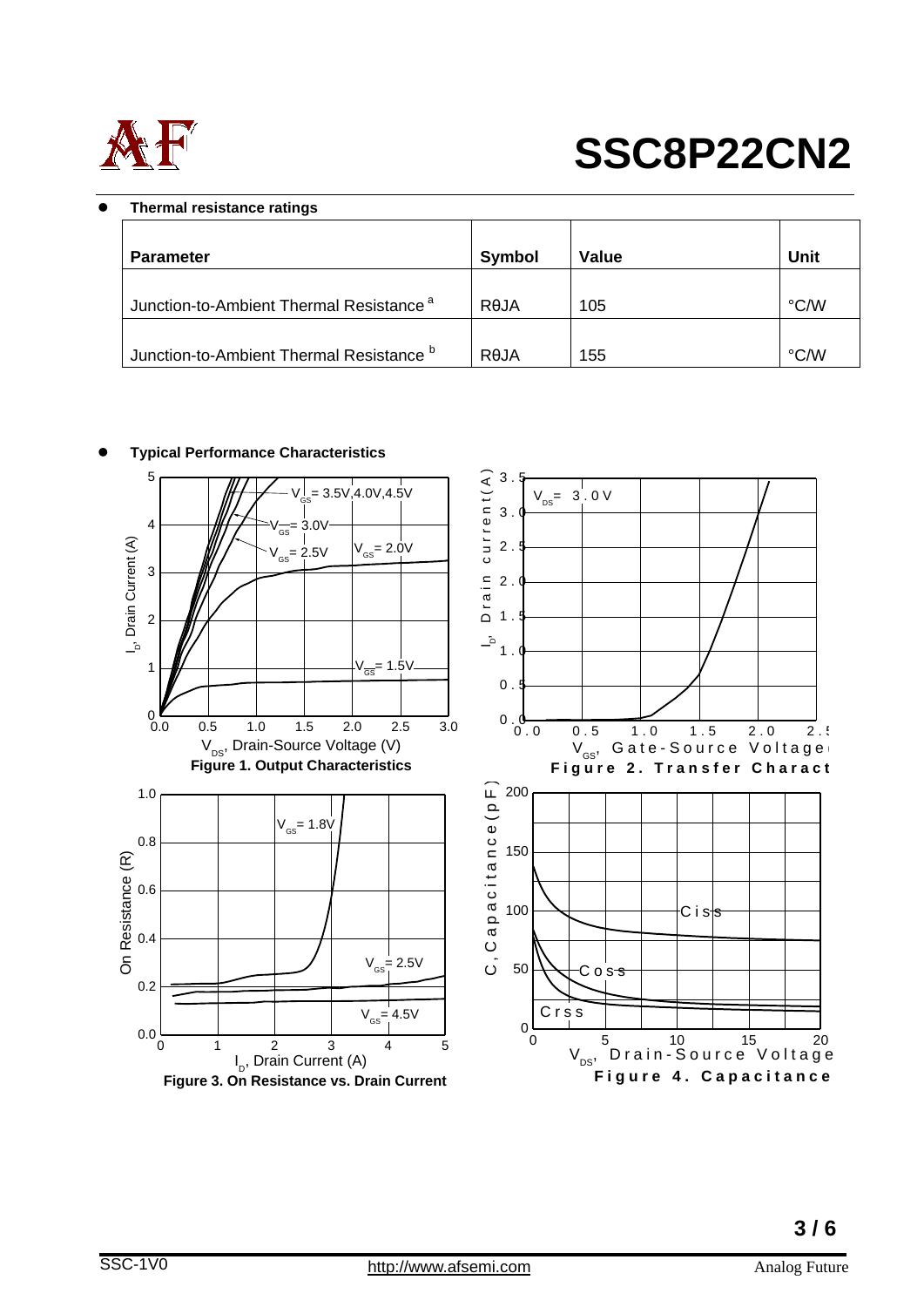



V<sub>BE</sub>-Base to Emitter Voltage(V)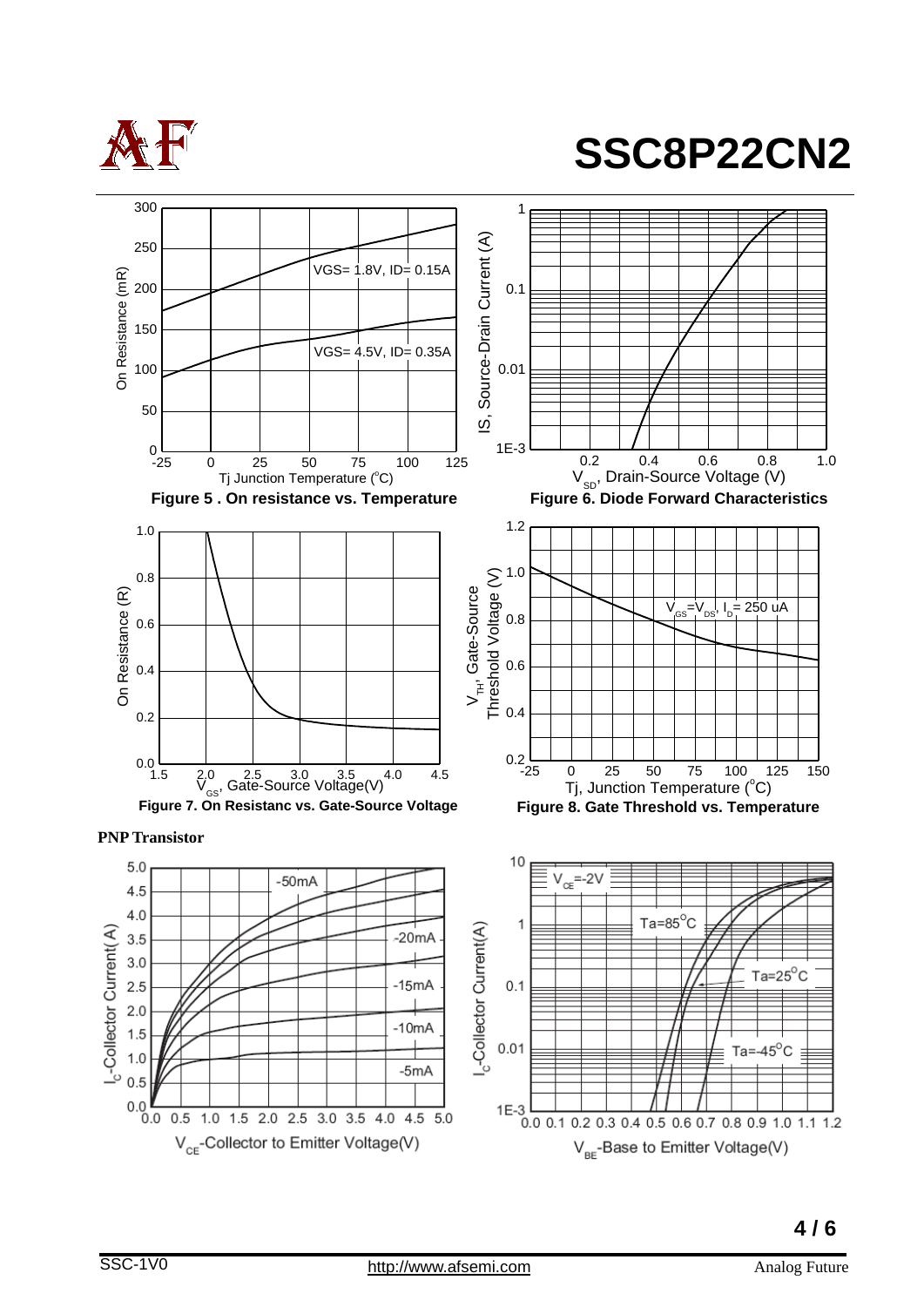